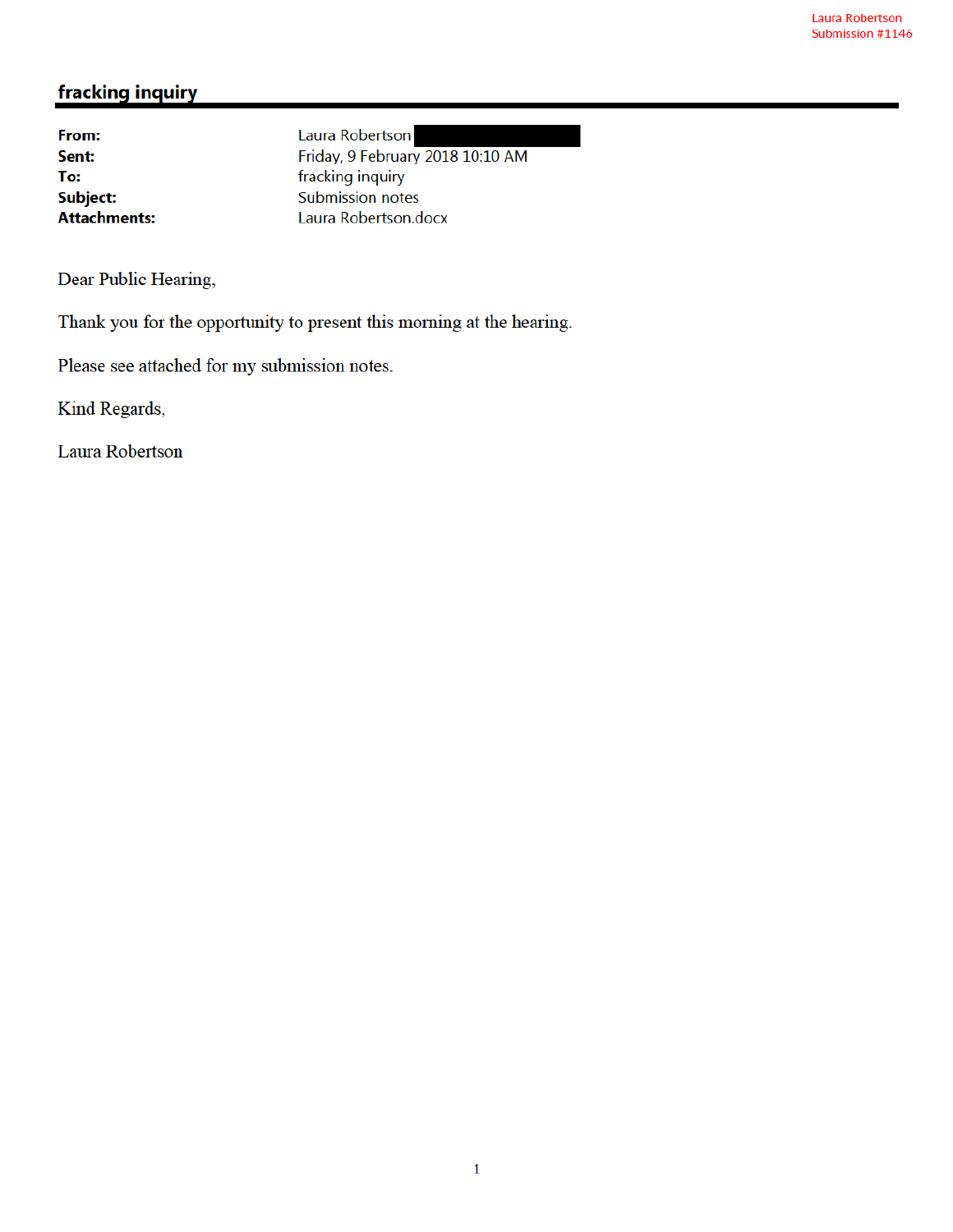## **Fracking Inquiry Notes, Alice Springs. Presentation 9/02/18**

#### **Public Hearing.**

#### **Introduction**

- Thanks for the opportunity to be here.
- I would like to begin by making it clear as to why I am here today. I am here as an educator representing the voice of the young people and to talk about the experience I have had teaching a unit on fracking at local school. I teach at St. Philip's College, which is a school of the uniting church in Alice Springs.
- I am a history, geography and English teacher of year 7-12
- Ultimately here to represent the voices of the young people and what I took away as a teacher
- My philosophy as a teacher. I became a teacher because I believe in fostering critical thinking and instilling an ability for young people to question sources and evidence. I would like to share what I took away from this unit on fracking

#### **The Unit**

- Before I continue, I want to briefly give you some context about where I am coming from today.
- The year 10 Geography curriculum is a study on wellbeing, which gives students an opportunity to explore a case study that is related to inland water.
- Geography is predominantly a study of place, space, environment, interconnection, environment and sustainability and I strongly believe to make a subject like Geography engaging, it is essential to make it relevant and connected to young people.
- The idea came to be me very quickly to explore Fracking, as this is a very real issue for the people of Alice Springs and it is closely related to inland water as we get our drinking supply from the **Mereenie.**
- This is something the students of Alice Springs know and understand, it is in their backyard so it immediately caught their attention and had their interest.
- The case study was designed by me with the assistance from my Aboriginal Colleague who is also a teacher at the school.
- Across the two classes, there was a range of demographics and background.
- The key aims and learning outcomes for the unit were to get students to come to their own conclusions in response to the overarching question **"Should we allow fracking in the NT?"**
- As stated above, I believe in fostering critical thinking and in order to do this, believed it was essential to get in as many different perspectives to talk on topic as possible. As well as engaging in a number of inquiry activities in the classroom investigating the positive and negative effects of potentially fracking in the NT, we also had a range of guest speakers come in to share their thoughts on the matter, so all angles were represented. Included were:
	- o CAFFA
	- o Central Petroleum
	- o A mechanical engineer designing solar power technology
	- o We also went on a field trip to the Roe Creek Boer. We were guided around by a Power and Water Engineer who explained to us how we access our water in Alice Springs.